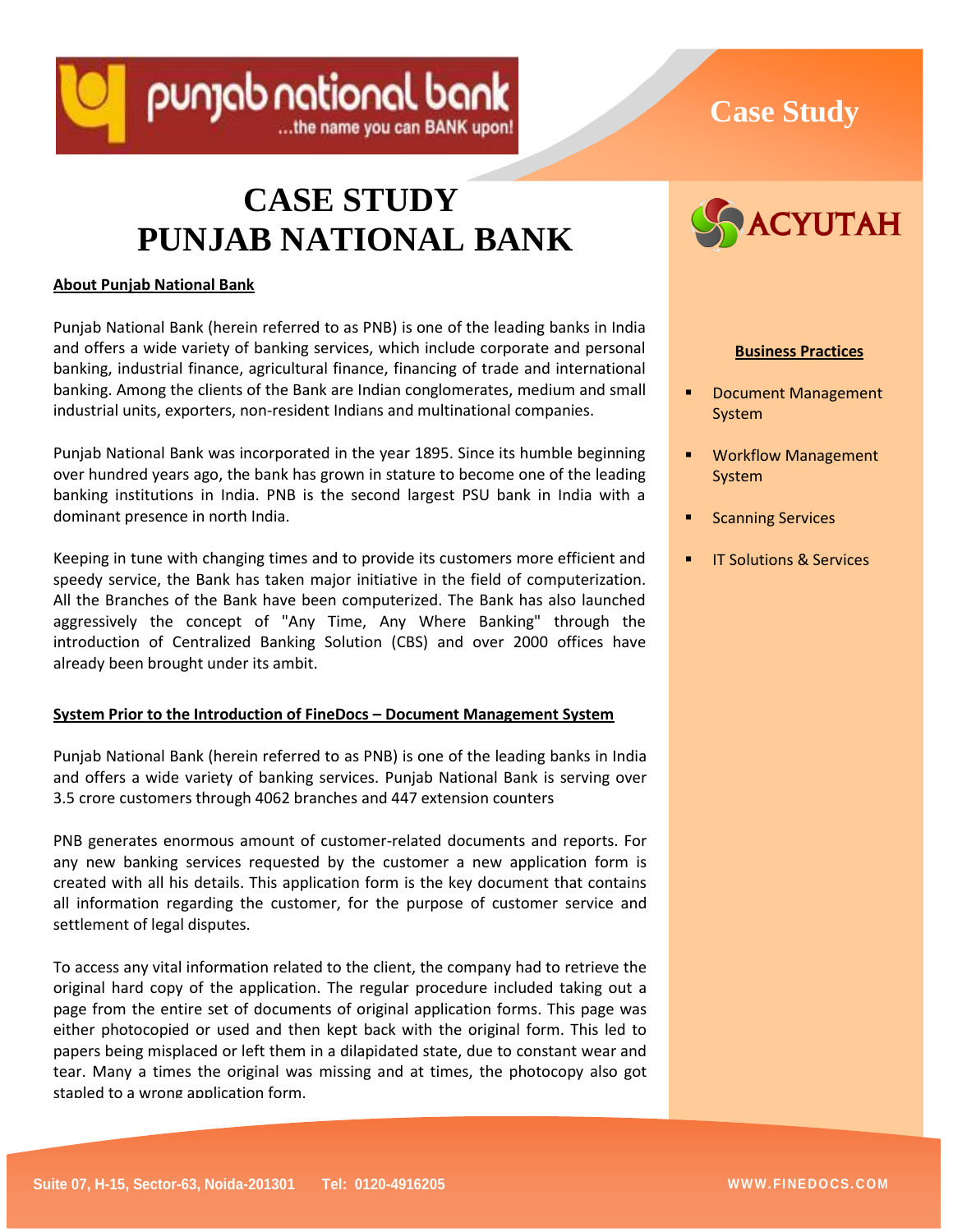#### **Problems Faced by Punjab National Bank**

- Punjab National Bank generates a lot of physical documents for their existing clients. Managing these documents (Sorting, Indexing and Filing etc) was a very hectic process for them.
- The regular procedure included taking out a page from the entire set of documents of original application forms and then working on it. This leads to papers being misplaced or left them in a dilapidated state, due to constant wear and tear.
- For searching or locating any document / file was a hassle for the staff involved in this process.
- Since paper based files/documents were accessible to each and every person, they were liable to be tampered, and resulted sharing of any internal information with any unauthorized person.
- Physical documents were prone to damage with time, moisture, rodents etc.
- Also there was a problem of disaster recovery



## **Acyutah's Solution**

Acyutah Technologies proposed Punjab National Bank to automate manual Record / Document keeping process by providing its Document Management Solution – FineDocs & Scanning Services – FineScan. After the implementation of the DMS, the application form and other related documents got scanned and indexed with the user defined indexed values. After this whenever there was a need to refer to the original document, a search feature of the DMS helped to retrieve the scanned copy of the document to the user. Search in Document Management Solution has been carried out on the basis of title, as well as, keywords.

We proposed a multi user web based Document Management Solution i.e. **FineDocs** that encompass strong searching & distribution modules. All the documents would be stored in a server and thus this application shall act as a central repository of storage of Data & Documents

#### **Document Retrieval**

Whenever the document is required to be referred by the branch, the user logs in to our DMS and where able see the scanned copy of the original document very easily. The request for retrieval of the document is routed to the Central FineDocs Database and Image Server client while requesting for a connection, specifies a preferred site, to which it wants to get connected.

For document retrieval, the user specifies the Index of the document he wants to retrieve. Whenever a request for document retrieval is made, the Image server checks whether the document resides on the client's preferred site. If the document resides on the preferred site then it is fetched from there else it is fetched from the Home site of the repository.